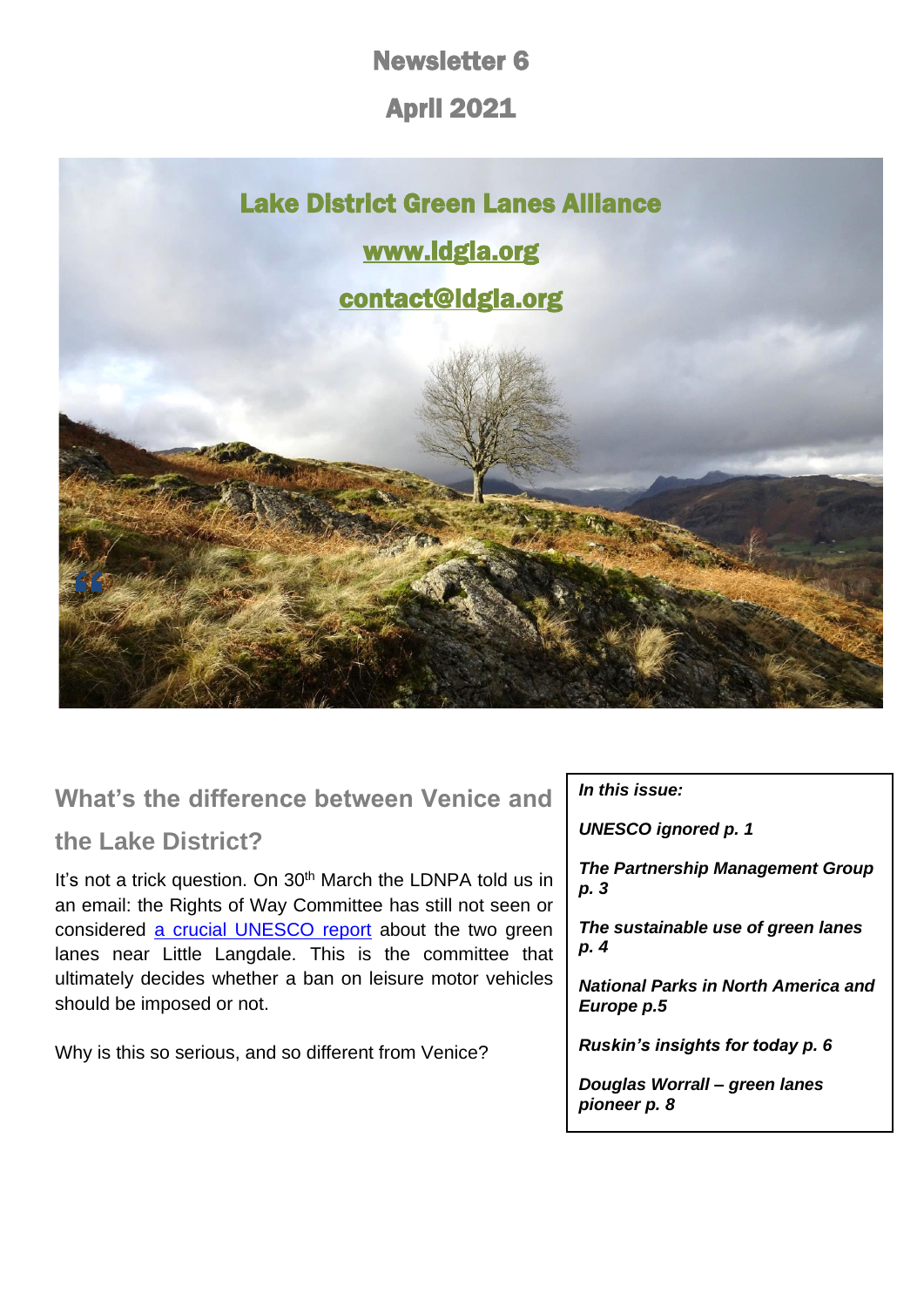- The report was written by the UNESCO advisory body ICOMOS, a world authority on the state of conservation in World Heritage sites. The World Heritage Centre fully endorsed the report and sent it to the LDNPA (via the State Party, the DCMS).
- UNESCO and ICOMOS asked for this report, written in September 2019, to be taken into account when the Rights of Way Committee met on  $8<sup>th</sup>$  October 2019. The LDNPA says that this did not happen "due to the limited time between receipt by the State Party and the committee meeting". But the LDNPA did not even alert the Committee to its existence so that the decision could have been delayed.
- This is what ICOMOS says about the LDNPA's recommendation to the Committee: *"The National Park report analyses the situation and makes recommendations for the Committee to consider. In summary these are not to take direct action but to try and engage with stakeholders. ICOMOS does not consider that this response is adequate."*
- The Committee then proceeded to **adopt the very recommendation opposed by ICOMOS**: a partnership management group.
- What it should have done is comply with the ICOMOS/UNESCO request to take action: *"Traffic Regulation Orders (TROs) that since 2006 have been available to National Parks to remove the right to use motorised vehicles on certain 'green' roads appear to be an appropriate tool from the details set out in the report. The issue is not limited to the physicality of the roads and whether and how vehicles are eroding the roads. The issue is wider than that: it revolves around how 4x4 road use impacts on the character and tranquillity of the landscape."*

Meanwhile, a day after we heard about the disappearance of the ICOMOS/UNESCO report, the Italian authorities announced their response to a request from UNESCO: a ban on cruise ships. The question arises: is the



Lake District not worth protecting? Is the 4x4 and motorbike lobby so much more powerful than the owners of cruise ships?

Or did someone simply choose the wrong ending to this story? Because the same Lake District National Park Authority insisted in a leaflet in 2003 that green lane driving **was incompatible with National Park purposes**. And according to its then director of corporate operations the LDNPA wanted to **make green lane driving 'socially unacceptable"** - at a time when vehicle numbers on our fell tracks were well below today's levels.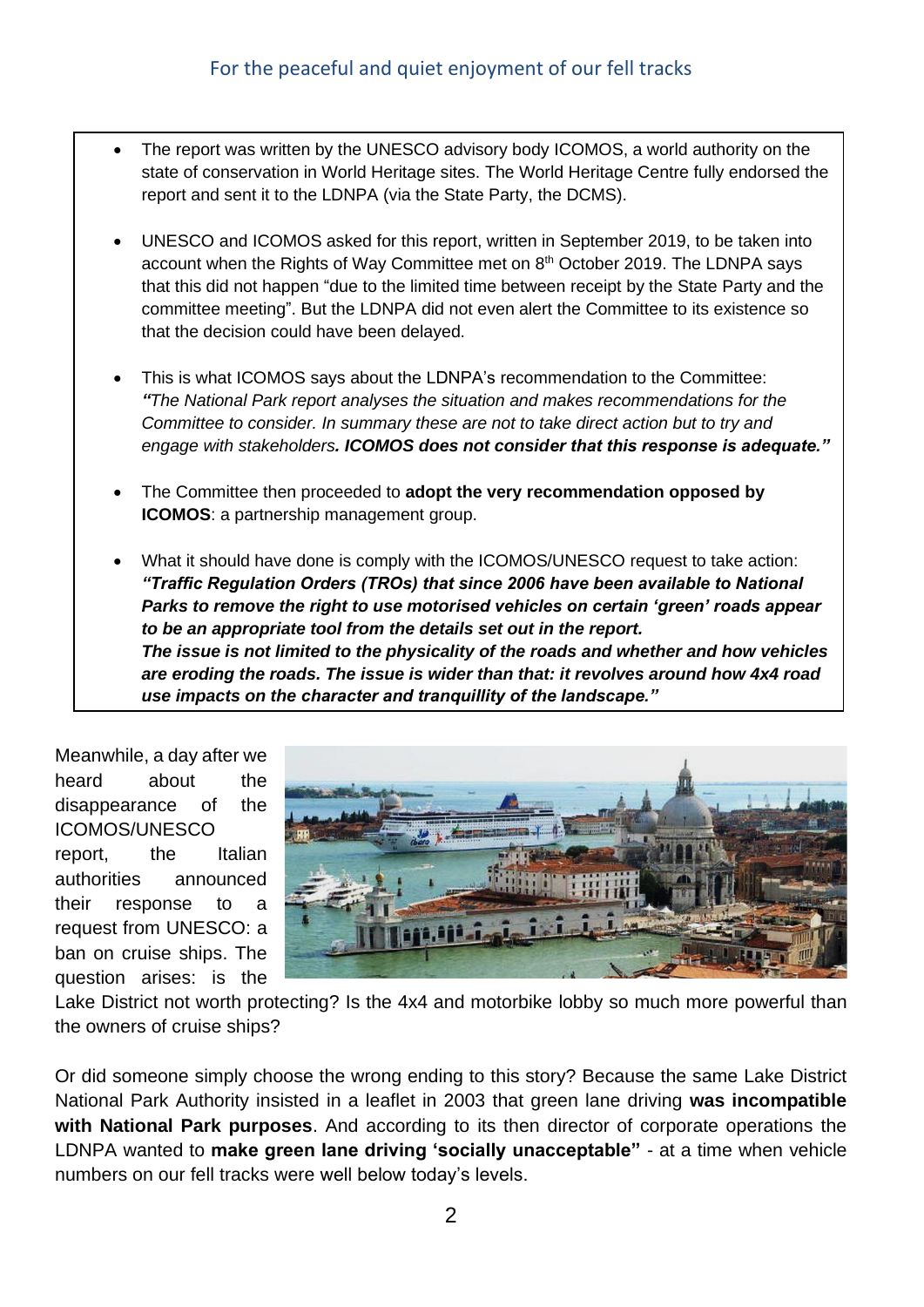Anyone who doubts the impact on this incomparable landscape can do a quick search on Youtube for 'Greenlaning (or trail riding) in the Lake District'. The 4x4 and trail bike enthusiasts like publicising their own exploits, [like this clip](https://www.youtube.com/watch?v=ZfxpqUWT6rM) from the High Nibthwaite – Parkamoor track.

## **The Partnership Management Group**

On 25th March the partnership management group established by the LDNPA to discuss the Tilberthwaite route met for the first time. We never thought this was going to be a particularly cheerful occasion, but as the participants appeared on Zoom and introduced themselves it dawned on us how thoroughly imbalanced this group is:

| <b>Motoring</b><br>organisations |                                                                                                                                           | Non-<br>motorised<br>users | Less mobile                                                                                            | Other<br>stakeholders                                                                                         | Landowner             | Conservation<br><b>Groups</b>                            |
|----------------------------------|-------------------------------------------------------------------------------------------------------------------------------------------|----------------------------|--------------------------------------------------------------------------------------------------------|---------------------------------------------------------------------------------------------------------------|-----------------------|----------------------------------------------------------|
| 2.<br>3.<br>4.                   | 1. Trail Riders<br>Fellowship (TRF)<br>Land Access and<br>Recreation<br>Association<br>(LARA)<br>Kankku Ltd<br>Green Lanes<br>Association | Ramblers                   | <b>CALM</b><br>(This group is<br>against TROs<br>and has close<br>links to motoring<br>organisations.) | <b>LDNPA</b><br>Cumbria County<br>Council<br>Local Access<br>Forum<br>Cumbria<br><b>Bridleways</b><br>Society | <b>National Trust</b> | Friends of the<br>Lake District<br>LDGLA<br><b>GLEAM</b> |
| 5.                               | (GLASS)<br>Auto Cycle Union<br>(ACU)                                                                                                      |                            |                                                                                                        |                                                                                                               |                       |                                                          |

No cyclists and no Parish Councils attended.

Given that according to the LDNPA's own data motorised users represent less than 20% of all users, the imbalance is striking, and we have complained to the LDNPA.

The LDNPA wants the group to work out a management plan for the Tilberthwaite route, so on the agenda were the terms of reference. We made our position clear: any management plan has to take account of National Park purposes and obligations arising from the World Heritage status. They are at the core of the debate: we believe that the National Park's conservation remit and its duty to protect the



*Green lanes form an integral part of many upland farming landscape's cultural heritage, designed to enable people to move stock and quarry products long before motorised traffic and those of the Lake District WHS are no exception. They are simply not designed to support modern off-road motor vehicles.*

**Professor Lois Mansfield, Director Centre for National Parks & Protected Areas, University of Cumbria**

World Heritage site have to guide the discussions of this group.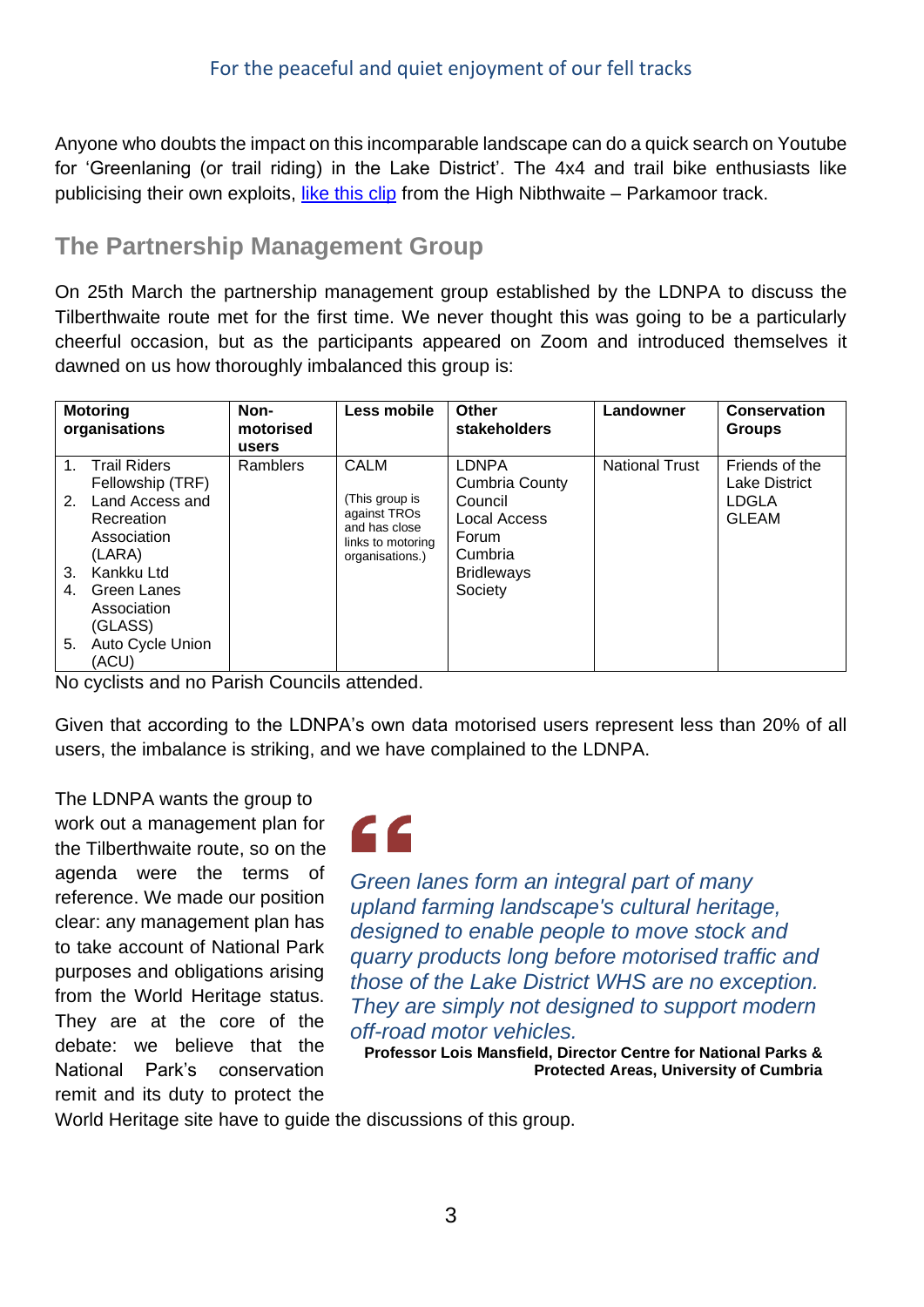The motoring organisations objected: they think that National Park purposes are too subjective and open to misinterpretation. We disagree. Next meeting: 21<sup>st</sup> June 2021.

| A question of probity, accountability and governance                              |                                                                                                                                                      |  |  |  |  |  |
|-----------------------------------------------------------------------------------|------------------------------------------------------------------------------------------------------------------------------------------------------|--|--|--|--|--|
| If strong governance procedures had been in place, LDNPA officials could not have |                                                                                                                                                      |  |  |  |  |  |
| -                                                                                 | produced a severely biased assessment report, systematically prioritising the rights<br>of motorcyclists and 4x4 drivers over conservation           |  |  |  |  |  |
| -                                                                                 | ignored the results of their own surveys, which showed a clear majority in favour of<br><b>Traffic Regulation Orders</b>                             |  |  |  |  |  |
| $\overline{\phantom{0}}$                                                          | ignored a technical review from ICOMOS, issued by UNESCO's World Heritage<br>Centre in response to the assessment report                             |  |  |  |  |  |
| -                                                                                 | ignored the views of the National Trust, the Friends of the Lake District, the<br>Ramblers and over 380,000 people who signed a petition             |  |  |  |  |  |
| -                                                                                 | recommended a 'partnership management group' as a solution to the Tilberthwaite<br>track, the very solution UNESCO and ICOMOS describe as inadequate |  |  |  |  |  |
| -                                                                                 | invited five motoring representatives to be part of this group, although motorists<br>represent less than 20% of users of this track                 |  |  |  |  |  |

## **The Lake District Green Lanes Alliance becomes a member of the Cumbria Sustainability Network**

Our green lanes campaign addresses two aspects of sustainability:

- Off-road vehicles have high carbon emissions
- They also directly degrade the integrity and harmony of the landscape.

The Cumbria Sustainability Network was established as an informal initiative in 2008 by Sustainable Brampton and a number of other groups including Killington & District Sustainable Energy Trust, Sustainable Energy Network Staveley, Cumbria Action for Sustainability, Riversmeet (Cockermouth), Sustainable Carlisle, Towards a Community Transition and Ambleside Climate Change Forum. The groups involved have a wealth of knowledge and experience of a wide range of environmental issues and have a particular interest in encouraging individual and organisational behaviour change to help achieve zero-carbon emissions goals and other environmental objectives.

We are now part of a strong groundswell of public action to protect nature and curb carbon emissions in Cumbria.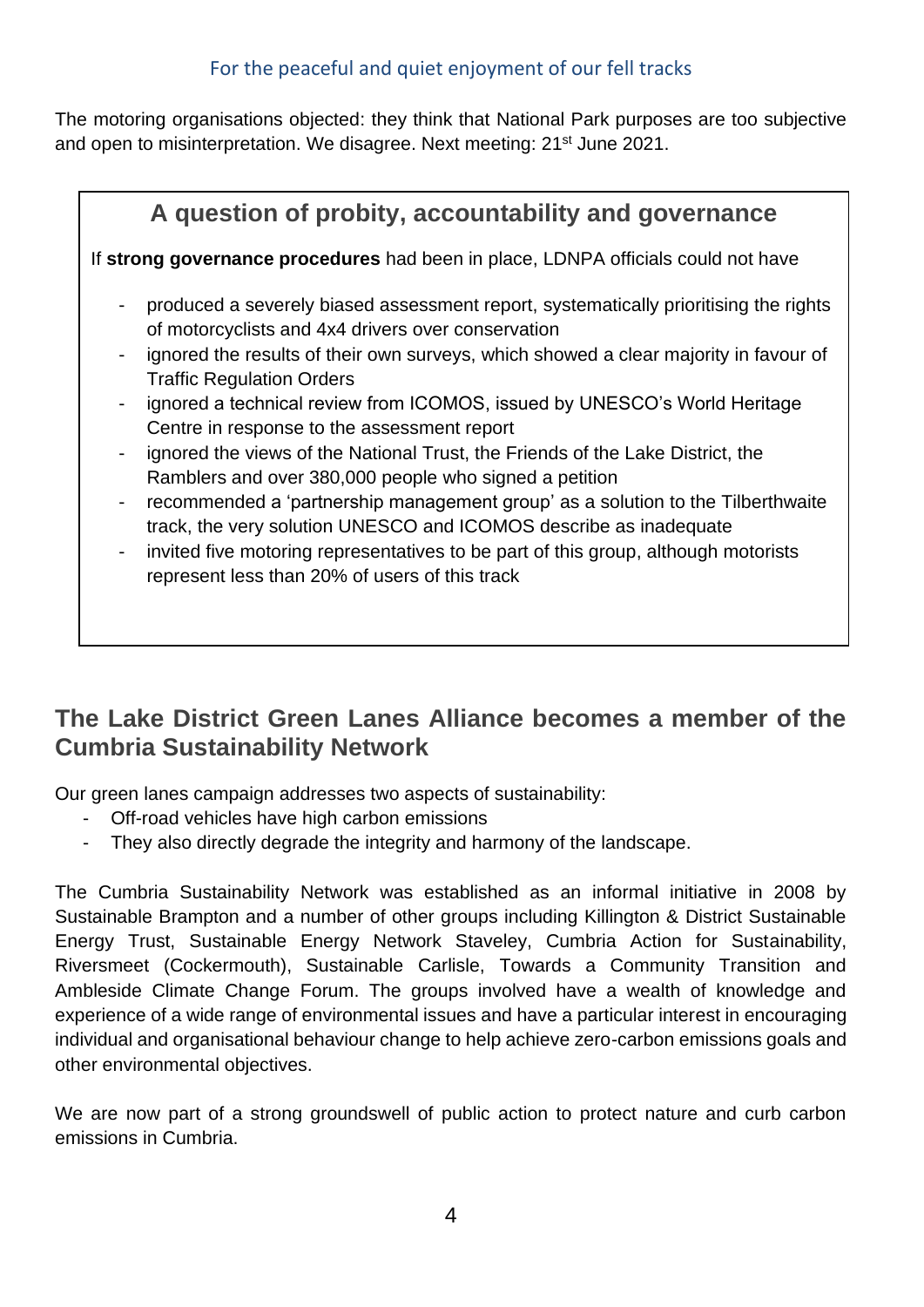# **How National Parks in North America and Europe handle driving on**

# **unsurfaced tracks**



**Report by the American Wildlife Conservation Society** "All forms of recreation have some effect on the local environment, but ATVs [All Terrain Vehicles] represent an extreme in the continuum of recreation use impacts."

"No person shall operate an all-terrain vehicle in a park except for purposes of administration of the park and with the permission of the superintendent."

all-terrain vectors are all the set of  $\alpha$  park except for a park except for  $\alpha$ 

purposes of administration of the park National Parks Utah in October 2019 (about the time the LDNPA decided against TROs) After significant public pressure, including diodsaries<br>of messages from NPCA supporters, the National Park After significant public pressure, including thousands Service reversed a decision that would have allowed certain off-road vehicles on paved and dirt roads in national parks and monuments in Utah.

mman<br>Manazarta

#### **Germany**

in Utah.

Motor vehicles are banned on all forest tracks in the Harz National Park. Their impact on the natural landscape compromises the duty of National Park to protect the area and to preserve a tranquil environment and the quiet enjoyment of visitors.

For this reason motor vehicles are effectively banned in all National Parks and nature reserves in Germany, except for purposes such as agriculture or park maintenance, Recreational motor vehicles are therefore not permitted. We find it difficult to understand, why they would be allowed on unsealed roads in any National Park.

#### banned in all National Parks and nature **France**

.

reserves in Germany, except for purposes in Germany, except for purposes  $\mathcal{L}_1$ Strict regulations for the central zones of National Parks to protect<br>both natural and sultural aspects of the landscape. This means bout natural and called are deposed of the landscape. This means,<br>as in the Parc des Pyrénées, a ban on motor vehicles using unsurfaced tracks. both natural and cultural aspects of the landscape. This means,

where  $\alpha$  is the allowed on unsertial behalf on unsertial behalf on unsertial behalf on unsertial behalf on unsertial behalf on unsertial behalf on unsertial behalf on unsertial behalf on unsertial behalf on unsertial be

permission of the superintendent.

in Utah.

**Spain**<br>Strict regulations for central zones, as for instance in the Parque Nacional de Aigüestortes on the Spanish side of the Pyrenees in: the central zone can only be accessed on foot, by bicycle or by public transport.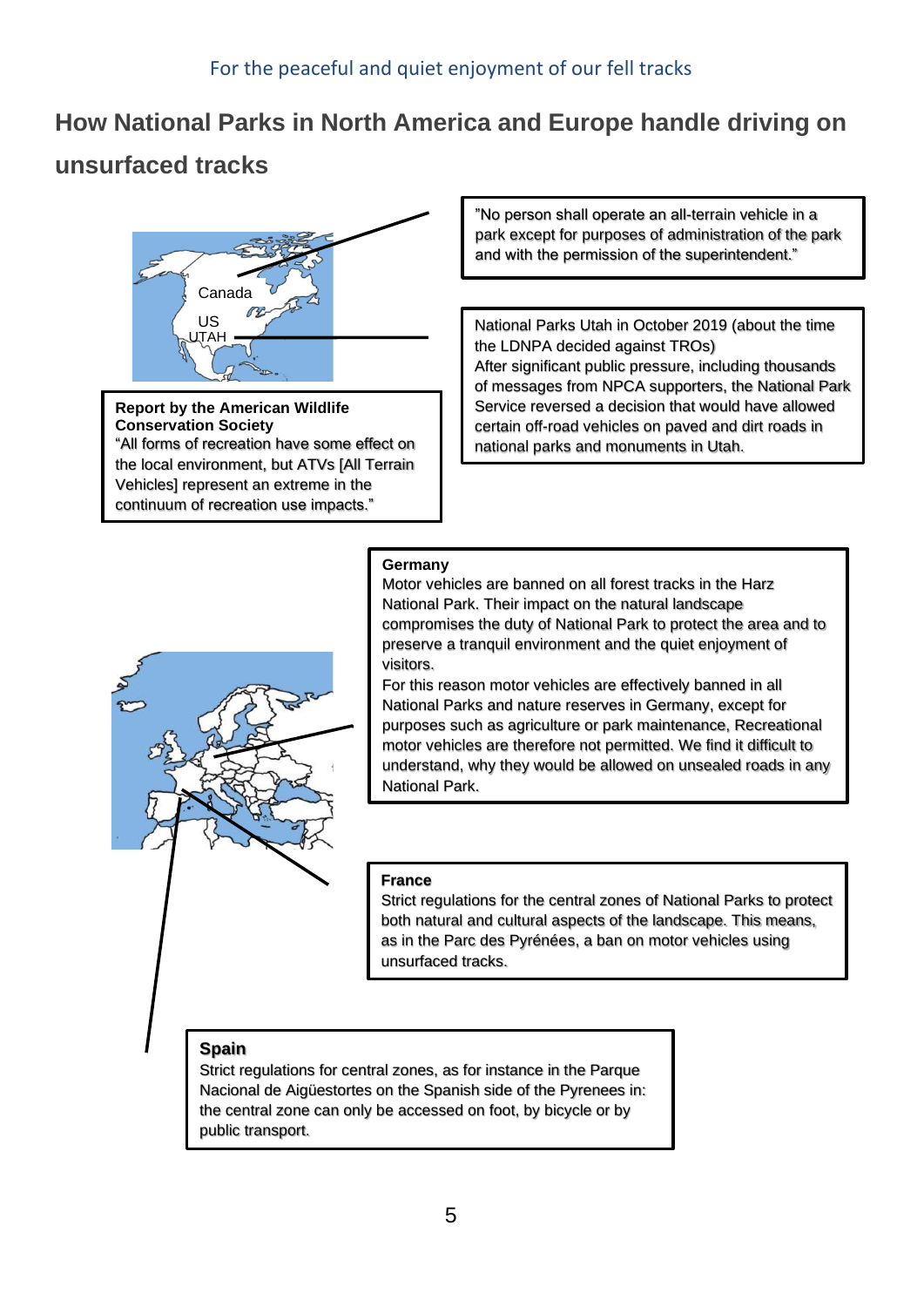# **John Ruskin's insights for today**

**John Ruskin (1819 – 1900) was an artist and art critic, a social visionary, philosopher and early environmentalist. Brantwood, his beautiful home in the Lake District, overlooking Coniston Water, is today a museum and a place of inspiration.**

**The [Brantwood website](https://www.brantwood.org.uk/) sums up Ruskin's legacy:**

*John Ruskin left a legacy of influence that stretches from Frank Lloyd Wright to Mahatma Gandhi. He championed many of the tenets of the welfare state, and inspired the founders of the National Health Service, the formation of Public Libraries, the National Trust and many other cornerstones of civil society in the last one hundred years. His influence reached abroad in such areas as women's education, the minimum wage, child labour, and environmental protection and has served both as a restraining influence on unbridled capitalism and a moral conscience for the nations of the world.*

## **Q&A with Howard Hull, Director of Brantwood**

#### *How did Ruskin see our relationship with nature?*

First of all, that nature 'treats well, those who treat her well'. In contrast he warned that nature would become malevolent if treated badly. He recognised that we are never in a passive relationship with nature, so we have to make decisions about our treatment of the environment all the time, because everything we do has consequences, good or bad. Secondly, that nature is the great teacher, which we should approach with humility and respect. Unless we know nature, how can we enter into a positive and fulfilling relationship with it? Ruskin put a primacy on 'seeing clearly'.

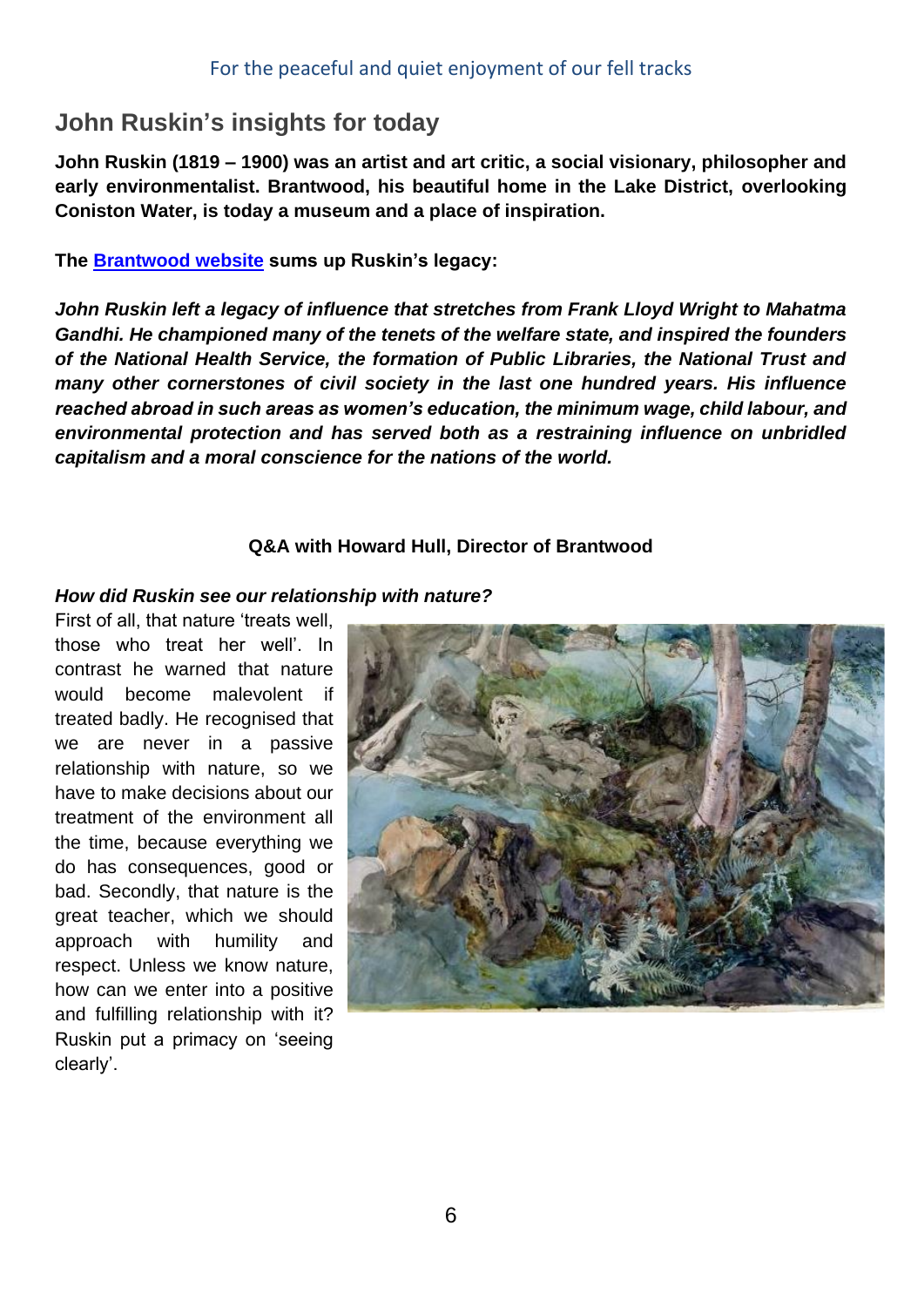## For the peaceful and quiet enjoyment of our fell tracks

#### *What endangers this relationship?*

Ruskin elaborated what he called 'the law of help' in which he describes how competition is in all

things the law of death and collaboration the law of life. We are familiar with competition between people and within nature, but Ruskin also targets competition between people and nature, showing how our bid to dominate nature and bend it to our will leads ultimately to barrenness and the depletion of vital forces. Ultimately, on a global scale, this dysfunction in the

*Ultimately, on a global scale, this dysfunction in the relationship is catastrophic.* 

relationship is catastrophic. Ruskin observed that nurturing forms of cultivation and husbandry of the land where nature is supported are not only healthy for both man and nature, but have a positive effect on the human spirit.

#### *Why does Ruskin matter today?*

Ruskin recognised the special nature of the Lake District. He wouldn't look kindly on all the development that has taken place here but he would certainly treasure its remaining beauty and bio-diversity. He would also value the continuing association of the area with the values of Romanticism and the birth of the conservation movement. In a world that is under such environmental threat, he saw the Lake District even in his time, as standing for a different way of relating to nature. He wanted people to come here to walk and travel slowly and take time to see the detail of this landscape – even down to the tiniest of moorland plants.

## *How would he have reacted to motor vehicles on fell tracks?*

Well he could express himself pretty powerfully! Underneath a colourful rebuke would be his concern for the ways in which they damaged and degraded the tracks and surrounding environment for purely personal satisfaction, and how their presence would spoil the ability of others to slow down and enter into a more meditative engagement with nature.

#### *What role did Ruskin's vision for the Lake District play in the World Heritage nomination?*

Ruskin played a vital part in the transition from Romantic-era thinking into the early conservation movement. He opened people's eyes in detail to nature, especially mountain scenery, in a way which embraced both scientific and aesthetic perspectives. He studied our impact on everything from climate to soil and landscape integrity, helping to define the positive social values inherent in Lakeland communities and agriculture and enumerate the threats. He was one of the key figures in the World Heritage definition of the Lakes as a Cultural Landscape of global importance.



*In a world that is under such environmental threat, he saw the Lake District even in his time, as standing for a different way of relating to nature. He wanted people to come here to walk and travel slowly and take time to see the detail of this landscape – even down to the tiniest of moorland plants.*